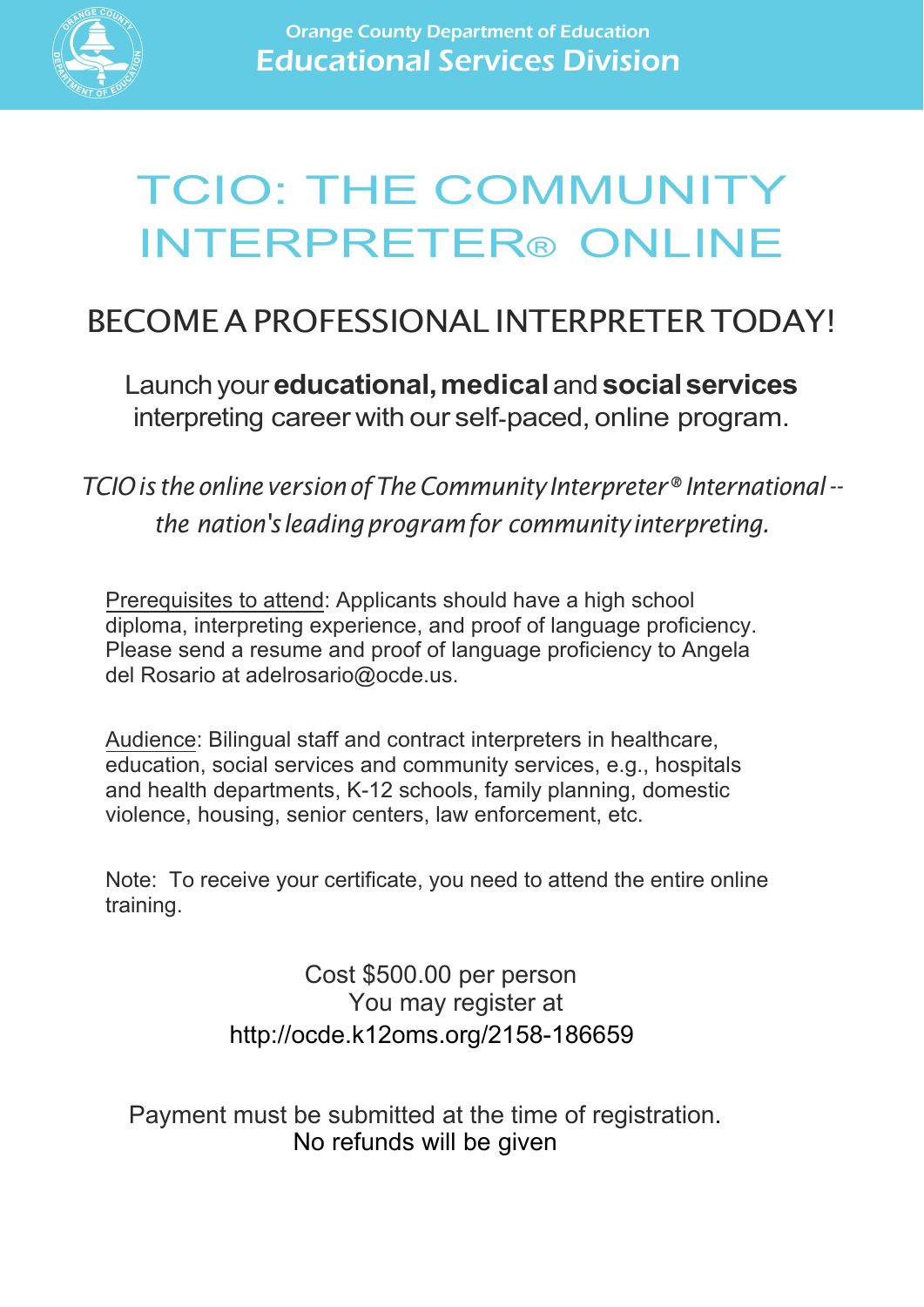

### Orange County Department of Education Educational Services Division

## **FAQ**

## The Community Interpreter®Online(TCIO)

#### What Do You Get?

- The online version of the leading national program for community and medical interpreting.
- Two textbooks used by 79 universities and colleges across the country and abroad.
- A curriculum authored by experts.
- Role plays in 9 language pairs, 9 highly qualified video instructors, videos of interpreters in action (or sharing their tips), quizzes, self-recording exercises, self-evaluation forms, interactive activities, handouts and more.
- Online education that is lively, fun and informative.

Will TCIO Prepare Interpreters for Medical Interpreter Certification?

Yes! It fulfills the 40-hour prerequisitetrainingrequirement for certification.

#### Learn More:

Contact: Natalia Abarca, MSc. Program Specialist Language Services Phone: (714) 966-4437 email: nabarca@ocde.us

#### How Does it Work?

TCIO is divided into twenty-four 1.5- to 2hourlessons thatinterpreters canstudyat their own pace. Each lesson is selfcontained and features an exit test and completion certificate.

### Is TCIO Language Specific?

TCIO trains interpreters of any language pair who can take courses in English. Languagespecific practice and skills- building activities are included for 9 language pairs (Amharic, Arabic, English, French, Korean, Mandarin, Spanish, Russian, Vietnamese).

### What Books Does TCIO Include?

TCIO includes the two most comprehensive, highly regarded textbooks in the industry: *The Community Interpreter®: An International Textbook* and *The [Medica](mailto:nabarca@ocde.us)l Interpreter: A Foundation Textbook for Medical Interpreting*.